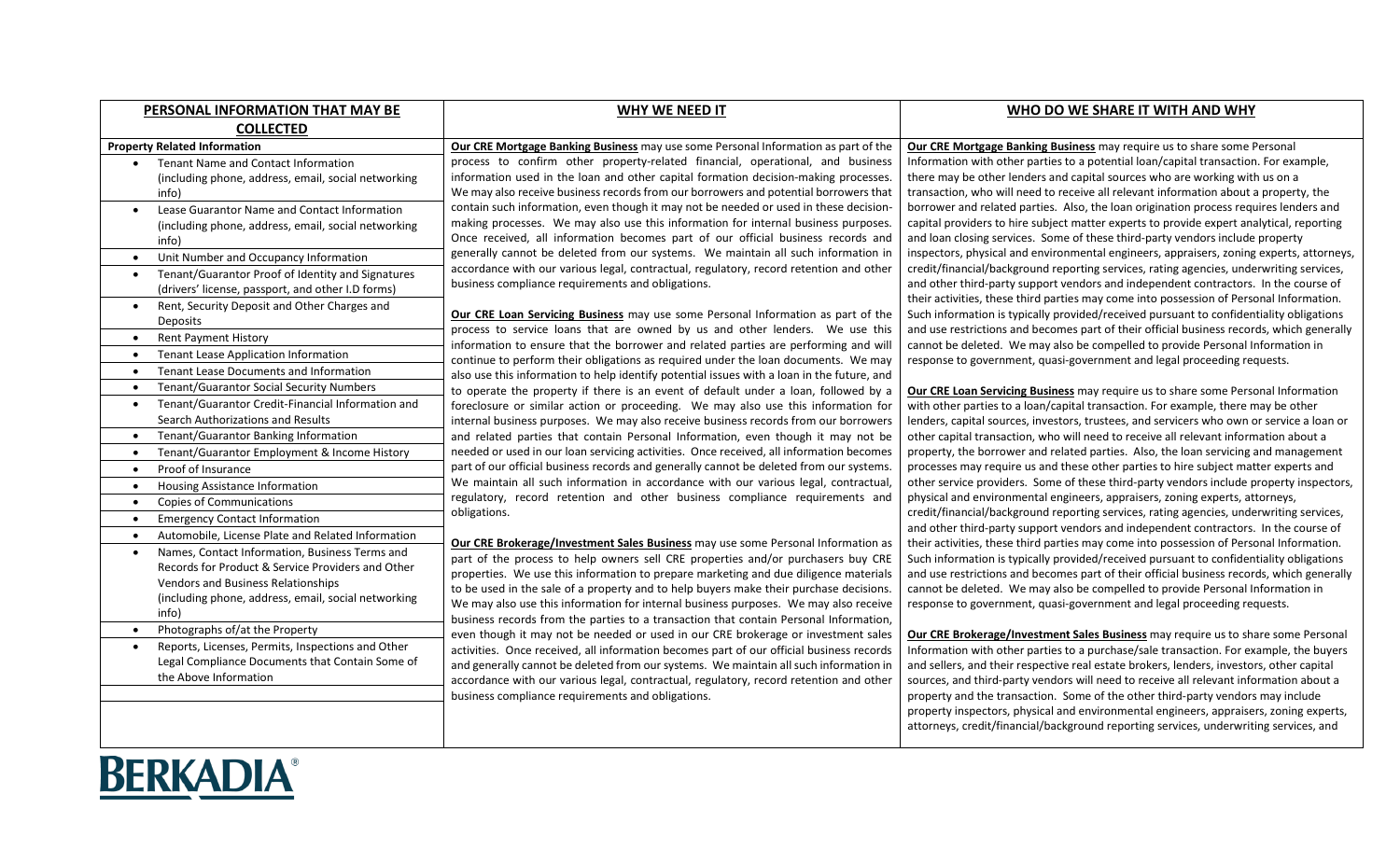| <b>Property Owner/Borrower Related Information</b>                 | Our Affordable Housing Tax Credit Business may use some Personal Information as part                                                                                          | other independent contractors. In the course of their activities, these third parties may                                                                                   |
|--------------------------------------------------------------------|-------------------------------------------------------------------------------------------------------------------------------------------------------------------------------|-----------------------------------------------------------------------------------------------------------------------------------------------------------------------------|
| Owner/Borrower Name and Contact Information                        | of the process to help owners structure tax credit transactions for their properties and                                                                                      | come into possession of Personal Information. Such information is typically                                                                                                 |
| (including phone, address, email, social networking                | to obtain related loans and other capital. We may also use such information to identify                                                                                       | provided/received pursuant to confidentiality obligations and use restrictions and                                                                                          |
| info)                                                              | investors and others interested in acquiring tax credit investments. We may also use                                                                                          | becomes part of their official business records, which generally cannot be deleted. We                                                                                      |
| Loan Guarantor Name and Contact Information                        | this information for internal business purposes. Once received, all information becomes                                                                                       | may also be compelled to provide Personal Information in response to government,                                                                                            |
| (including phone, address, email, social networking                | part of our official business records and generally cannot be deleted from our systems.                                                                                       | quasi-government and legal proceeding requests.                                                                                                                             |
| info)                                                              | We maintain all such information in accordance with our various legal, contractual,                                                                                           |                                                                                                                                                                             |
| Names, Contact Information for Investors, Affiliates               | regulatory, record retention and other business compliance requirements and                                                                                                   | Our Affordable Housing Tax Credit Business may require us to share Personal                                                                                                 |
| and Other Parties Related to                                       | obligations.                                                                                                                                                                  | Information with property buyers and sellers, tax credit purchasers and investors, and                                                                                      |
| Borrower/Owner/Guarantor                                           |                                                                                                                                                                               | lenders and other capital sources. Our activities may also require us and these other                                                                                       |
| (including phone, address, email, social networking                | Our Software Application Business creates software and other applications that may                                                                                            | parties to hire subject matter experts and other service providers. Some of these                                                                                           |
| info)                                                              | ingest and analyze CRE property information (such as rent rolls and financial                                                                                                 | service providers include property inspectors, physical and environmental engineers,                                                                                        |
| Borrower/Owner/Guarantor Financial Statements, Tax                 | statements) that may contain Personal Information. Generally, this information is                                                                                             | appraisers, zoning experts, attorneys, credit/financial/background reporting services,                                                                                      |
| Returns, and other Credit-Financial Information                    | provided and controlled by the users of our software and other applications and the                                                                                           | rating agencies, underwriting services, and other third-party support vendors and                                                                                           |
| Financial Statements, Tax Returns and Invoices, Bios,<br>$\bullet$ | Personal Information included as part of this broader information is not needed or used                                                                                       | independent contractors. In the course of their activities, these third parties may come                                                                                    |
| Investment Summaries, and other Credit-Financial                   | by our software and other applications. We may, however, use this information for                                                                                             | into possession of Personal Information. Such information is typically                                                                                                      |
| Information and Search Authorizations and Results for              | internal business purposes. It is possible that some of this information is stored on our                                                                                     | provided/received pursuant to confidentiality obligations and use restrictions and                                                                                          |
| Investors, Affiliates and Other Parties Related to                 | systems and if so, it becomes part of our official business records and generally cannot                                                                                      | becomes part of their official business records, which generally cannot be deleted. We                                                                                      |
| Borrower/Owner/Guarantor                                           | be deleted by us. We maintain all such information in accordance with our various legal,                                                                                      | may also be compelled to provide Personal Information in response to government,                                                                                            |
| Banking Information for Borrower/Owner/Guarantor                   | contractual, regulatory, record retention and other business compliance requirements                                                                                          | quasi-government and legal proceeding requests.                                                                                                                             |
| and their Investors, Affiliates and Other Related                  | and obligations.                                                                                                                                                              |                                                                                                                                                                             |
| Parties                                                            |                                                                                                                                                                               | Our Software Application Business may require us to use Personal Information to                                                                                             |
| Social Security, Tax ID Numbers and Entity Records for             | Our Start-Up and Next Stage Company Support Business may come into contact with                                                                                               | create derived data and blind data pools and share such information with other users of                                                                                     |
| Borrower/Owner/Guarantor and their Investors,                      | Personal Information from and related to the businesses of the companies that we                                                                                              | these software applications. Under such circumstances, we do not provide Personal                                                                                           |
| Affiliates and Other Related Parties                               | mentor. If a company that we mentor is developing a product or service that requires<br>testing or validation, we may provide them with needed information, which may include | Information directly to these users. Users of our software and applications may upload                                                                                      |
| Loan, Purchase & Sale, Operating and Other                         | some Personal Information. In either case, all such information is provided/received                                                                                          | Personal Information into our systems and may have the ability to retrieve the Personal<br>Information they uploaded. Under these circumstances, we do not have any control |
| Documents, Agreements, Communications and                          | pursuant to confidentiality obligations and use restrictions and is subject to other                                                                                          | over the Personal Information they upload or retrieve. We may also be compelled to                                                                                          |
| Related Information Relating to the Businesses of                  | operating protocols to ensure proper usage and confidentiality. If we receive such                                                                                            | provide Personal Information in response to government, quasi-government and legal                                                                                          |
| Borrower/Owner/Guarantor and their Investors,                      | information, we may also use it for internal business purposes and if any of this                                                                                             | proceeding requests.                                                                                                                                                        |
| Affiliates and Other Related Parties                               | information is stored on our systems, it becomes part of our official business records                                                                                        |                                                                                                                                                                             |
| Property Related Information Described Above                       | and generally cannot be deleted by us. We maintain all such information in accordance                                                                                         | Our Start-Up and Next Stage Company Support Business may share Personal                                                                                                     |
|                                                                    | with our various legal, contractual, regulatory, record retention and other business                                                                                          | Information to test or validate a product or service being developed by a company that                                                                                      |
|                                                                    | compliance requirements and obligations.                                                                                                                                      | we mentor. Such information is typically provided/received pursuant to confidentiality                                                                                      |
|                                                                    |                                                                                                                                                                               | obligations and use restrictions and becomes part of their official business records,                                                                                       |
|                                                                    |                                                                                                                                                                               | which generally cannot be deleted. We may also be compelled to provide Personal                                                                                             |
|                                                                    |                                                                                                                                                                               | Information in response to government, quasi-government and legal proceeding                                                                                                |
|                                                                    |                                                                                                                                                                               | requests.                                                                                                                                                                   |
|                                                                    |                                                                                                                                                                               |                                                                                                                                                                             |
|                                                                    |                                                                                                                                                                               |                                                                                                                                                                             |
|                                                                    |                                                                                                                                                                               |                                                                                                                                                                             |
|                                                                    |                                                                                                                                                                               |                                                                                                                                                                             |